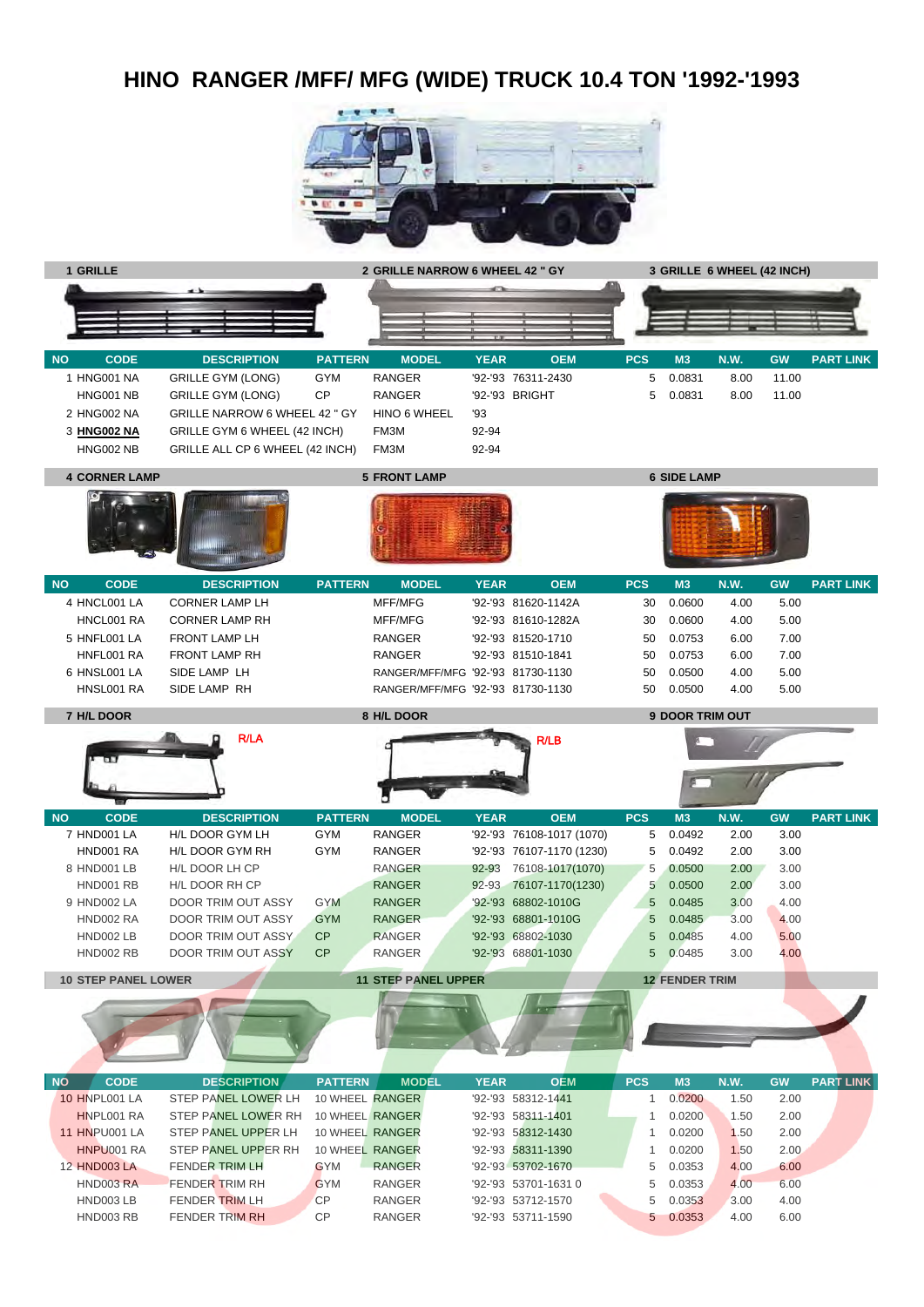## **HINO RANGER /MFF/ MFG (WIDE) TRUCK 10.4 TON '1992-'1993**

**1 LICENSE PLATE LAMP**



| <b>NO</b> | CODE       | <b>DESCRIPTION</b> | <b>PATTERN</b> | <b>MODEL</b> | <b>YEAR</b> | <b>OEM</b> | <b>PCS</b> | M <sub>3</sub> | N.W. | <b>GW</b> | <b>PART LINK</b> |
|-----------|------------|--------------------|----------------|--------------|-------------|------------|------------|----------------|------|-----------|------------------|
|           | HNLP001 NA | LICENSE PLATE LAMP |                | KM (ZINCE)   | '93         |            | 100        | 0.0500         | 4.00 | 5.00      |                  |

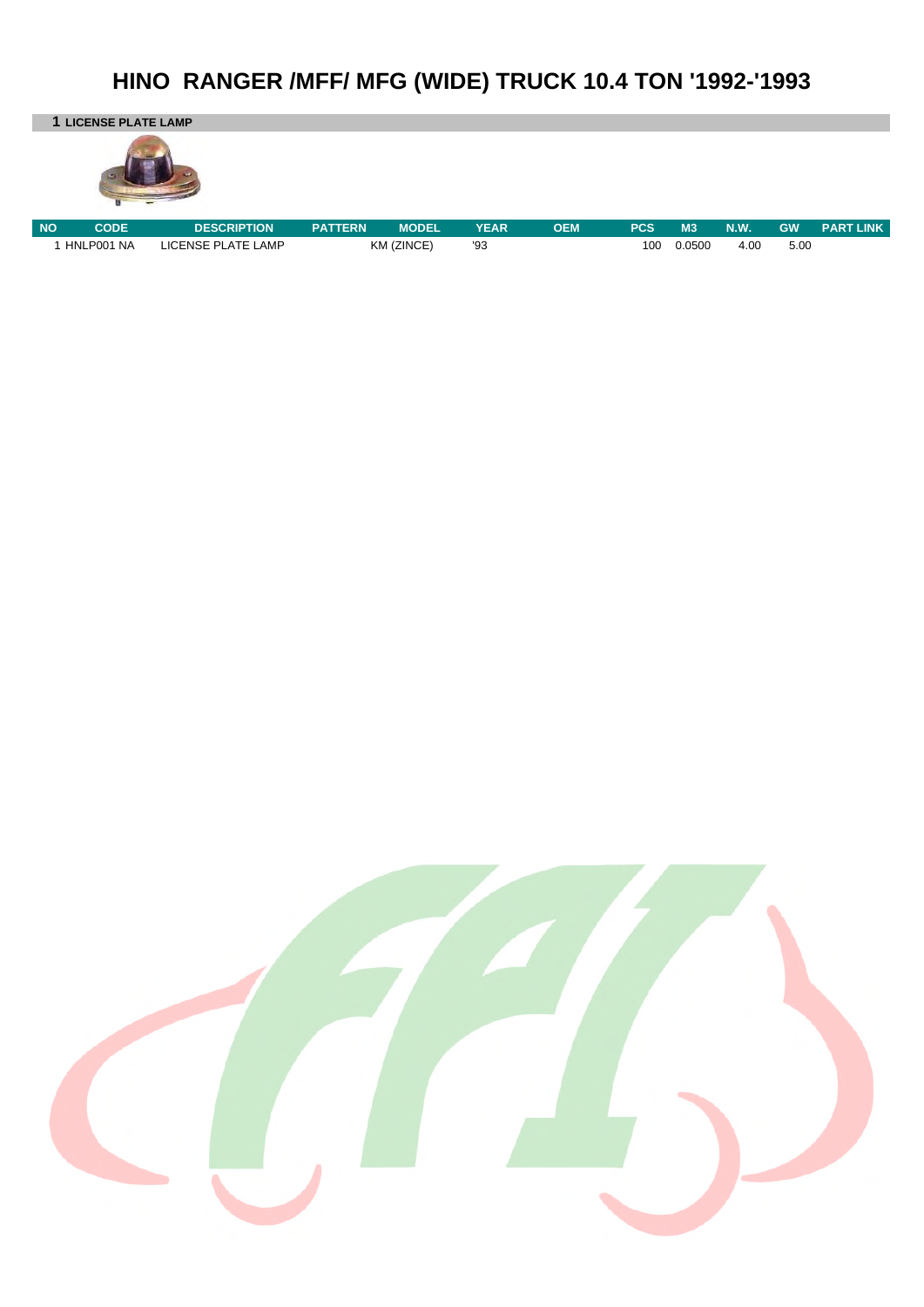# **HINO FC (SUPER) TRUCK NEW '1995-'1996**





**1 SIDE CORNER 2 HEAD LOGHT DOOR 3 GRILLE**



| <b>NO</b> | <b>CODE</b> | <b>DESCRIPTION</b>     | <b>PATTERN</b> | <b>MODEL</b> | <b>YEAR</b> | <b>OEM</b>          | <b>PCS</b> | M <sub>3</sub> | <b>N.W.</b> | <b>GW</b> | <b>PART LINK</b> |
|-----------|-------------|------------------------|----------------|--------------|-------------|---------------------|------------|----------------|-------------|-----------|------------------|
|           | HNC005 LA   | SIDE CORNER GYH        | <b>GYH</b>     | HINO FC      |             | '95-'96 76310-1460  | 2          | 0.0098         | 1.00        | 1.00      |                  |
|           | HNC005 RA   | SIDE CORNER GYH        | <b>GYH</b>     | HINO FC      |             | '95-'96 76310-1470  |            | 0.0098         | 1.00        | 1.00      |                  |
|           | 2 HND005 LA | H/L DOOR               | CLEAR/SV       | HINO FC      |             | '95-'96 76108-1060  | 5          | 0.0500         | 2.50        | 3.00      |                  |
|           | HND005 RA   | H/L DOOR               | CLEAR/SV       | HINO FC      |             | '95-'96 76107-1270  | 5          | 0.0500         | 2.50        | 3.00      |                  |
|           | HND005 LB   | H/L DOOR               | СP             | HINO FC      |             | '95-'96 PERFORMANCE | 5          | 0.0500         | 2.50        | 3.00      |                  |
|           | HND005 RB   | H/L DOOR               | CP             | HINO FC      |             | '95-'96 PERFORMANCE | 5          | 0.0500         | 2.50        | 3.00      |                  |
|           | 3 HNG005 NA | <b>GRILLE GY(H)/BK</b> | BK/GYH         | HINO FC      |             | '95-'96 76310-1452  | 3          | 0.2968         | 2.50        | 3.00      |                  |

#### **4 CORNER LAMP**



| <b>NO</b> | <b>CODE</b> | <b>DESCRIPTION</b>    | <b>PATTERN</b> | <b>MODEL</b>                   | <b>YEAR</b> | ОЕМ | <b>PCS</b> | MЗ     | N.W. | <b>GW</b> | <b>NPART LINK 1</b> |
|-----------|-------------|-----------------------|----------------|--------------------------------|-------------|-----|------------|--------|------|-----------|---------------------|
|           | HNCL005 LA  | CORNER LAMP LH        |                | HINO SUPER FC 95-96 81520-1741 |             |     | -50        | 0.0500 | 6.00 | 8.00      |                     |
|           | HNCL005 RA  | <b>CORNER LAMP RH</b> | RA             | HINO SUPER FC 95-96 81510-1871 |             |     | 50         | 0.0500 | 6.00 | 8.00      |                     |

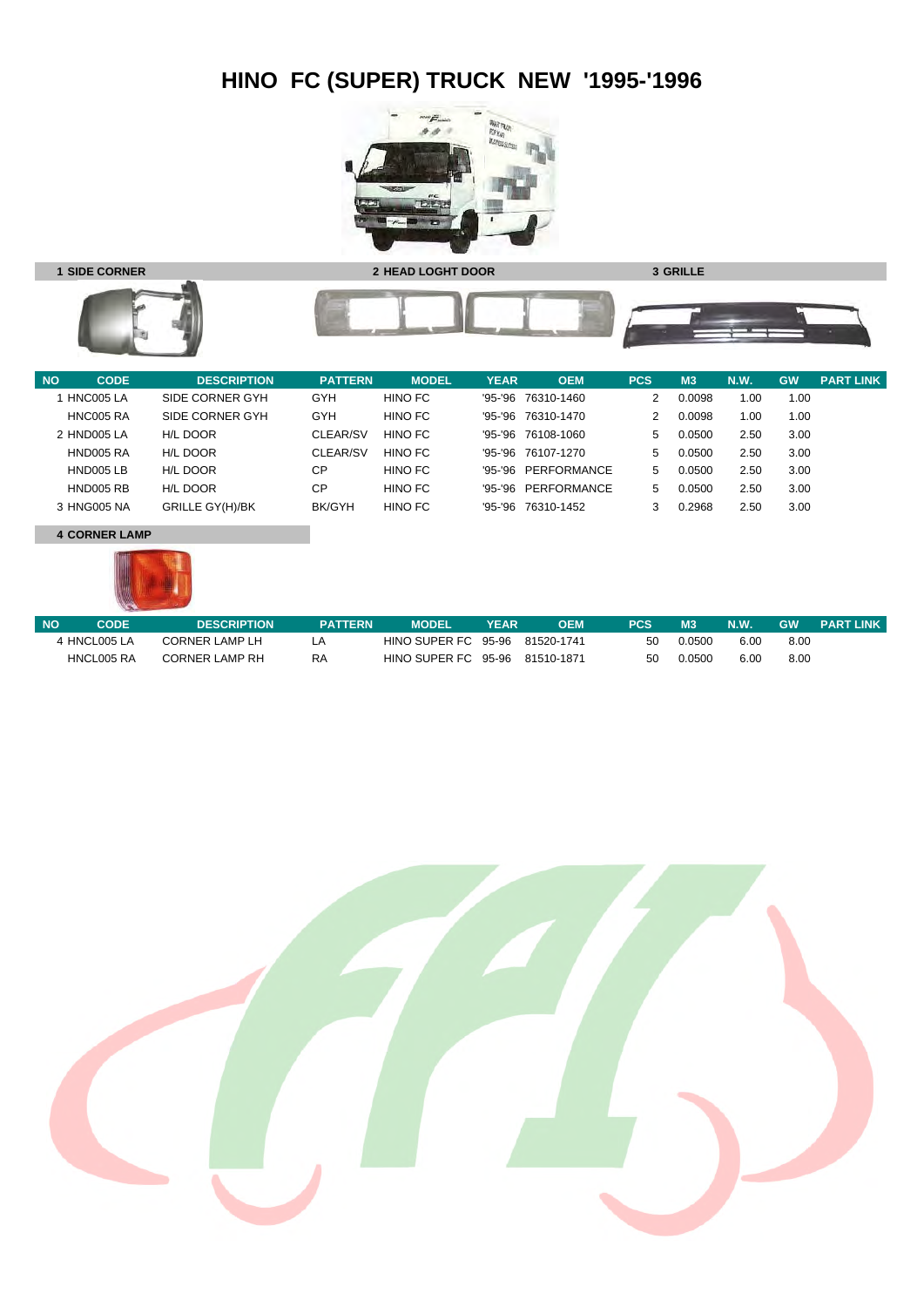### **HINO SUPER FC NEW '1997**





|                          |                        |                | and the contract of the contract of the contract of the contract of the contract of |             |             |            |                |             |           |                  |
|--------------------------|------------------------|----------------|-------------------------------------------------------------------------------------|-------------|-------------|------------|----------------|-------------|-----------|------------------|
| <b>NO</b><br><b>CODE</b> | <b>DESCRIPTION</b>     | <b>PATTERN</b> | <b>MODEL</b>                                                                        | <b>YEAR</b> | <b>OEM</b>  | <b>PCS</b> | M <sub>3</sub> | <b>N.W.</b> | <b>GW</b> | <b>PART LINK</b> |
| HNG008 NA                | <b>GRILLE 10 WHEEL</b> | <b>GYM</b>     | SUPER FC                                                                            | '97-'01     | 76301-2812  |            | 5 0.1500       | 8.00        | 10.00     |                  |
| 2 HNG007 NA              | <b>GRILLE 6 WHEEL</b>  | <b>GYM</b>     | FC NEW                                                                              | '97         | 76301-2770  |            | 5 0.0698       | 6.00        | 9.00      |                  |
| 3 HNCL007 LA             | <b>CORNER LAMP LH</b>  | <b>CLEAR</b>   | FC NEW                                                                              | '97-'98     | 81730-1150G | 20         | 0.0600         | 4.00        | 5.00      |                  |
| HNCL007 RA               | CORNER LAMP RH         | <b>CLEAR</b>   | FC NEW                                                                              | '97-'98     | 81730-1150G | 20         | 0.0600         | 4.00        | 5.00      |                  |









| <b>NO</b> | <b>CODE</b> | <b>DESCRIPTION</b>    | <b>PATTERN</b> | <b>MODEL</b>  | <b>YEAR</b> | <b>OEM</b>        | <b>PCS</b> | MЗ       | N.W. | <b>GW</b> | <b>PART LINK</b> |
|-----------|-------------|-----------------------|----------------|---------------|-------------|-------------------|------------|----------|------|-----------|------------------|
|           | 4 HND007 LA | H/L DOOR LH           | <b>GYM</b>     | HINO FC       | '97         | 76107/8-1372/1232 |            | 5 0.0625 | 2.50 | 3.50      |                  |
|           | HND007 RA   | H/L DOOR RH           | <b>GYM</b>     | HINO FC       | '97         | 76107/8-1372/1232 |            | 5 0.0625 | 2.50 | 3.50      |                  |
|           | 5 HND007 LB | H/L DOOR LH CP        | СP             | HINO FC       | 97          | 76107/8-1372/1232 |            | 5 0.0600 | 2.50 | 3.50      |                  |
|           | HND007 RB   | H/L DOOR RH CP        | СP             | HINO FC       | 97          | 76107/8-1372/1232 |            | 5 0.0600 | 2.50 | 3.50      |                  |
|           | 6 HND002 LA | DOOR TRIM OUT ASSY LH | <b>GYM</b>     | <b>RANGER</b> | $'92 -'93$  | 68802-1010G       |            | 5 0.0485 | 3.00 | 4.00      |                  |
|           | HND002 RA   | DOOR TRIM OUT ASSY RH | <b>GYM</b>     | <b>RANGER</b> | $'92 - 93$  | 68801-1010G       |            | 5 0.0485 | 3.00 | 4.00      |                  |
|           |             |                       |                |               |             |                   |            |          |      |           |                  |

**7 DOOR TRIM OUT 8 DOOR GANISH 9 DOOR GARNISH CP BIG S.L.HOLE**



| <b>NO</b> | <b>CODE</b>           | <b>DESCRIPTION</b>               | <b>PATTERN</b> | <b>MODEL</b>     | <b>YEAR</b> | <b>OEM</b> | <b>PCS</b> | M3                       | <b>N.W.</b> | <b>GW</b> | <b>PART LINK</b> |
|-----------|-----------------------|----------------------------------|----------------|------------------|-------------|------------|------------|--------------------------|-------------|-----------|------------------|
|           | 7 HND002 LB           | DOOR TRIM OUT ASSY CP            | <b>CP</b>      | <b>RANGER</b>    | $92 - 93$   | 68802-1030 |            | 5<br>0.0485              | 4.00        | 5.00      |                  |
|           | HND002 RB             | DOOR TRIM OUT ASSY CP            | <b>CP</b>      | <b>RANGER</b>    | $'92 - '93$ | 68801-1030 |            | 0.0485<br>5              | 3.00        | 4.00      |                  |
|           | 8 HND008 LA           | <b>DOOR GANISH BIG HOLE</b>      | <b>GYM</b>     | <b>RANGER FC</b> | '97         | 68802-1100 |            | 0.0625<br>5              | 2.50        | 3.00      |                  |
|           | HND008 RA             | DOOR GANISH BIG HOLE             | <b>GYM</b>     | <b>RANGER FC</b> | '97         | 68801-1100 |            | 5<br>0.0625              | 2.50        | 3.00      |                  |
|           | 9 HND008 LB           | DOOR GARNISH CP LH BIG S.L.HOLE  |                | FM3M             | 97          | 68802-1100 |            | 5<br>0.0625              | 2.50        | 3.00      |                  |
|           | HND008 RB             | DOOR GARNISH CP RH BIG S.L. HOLE |                | FM3M             | 97          | 68801-1100 |            | 5<br>0.0625              | 2.50        | 3.00      |                  |
|           |                       |                                  |                |                  |             |            |            |                          |             |           |                  |
|           | <b>10 FENDER TRIM</b> |                                  |                |                  |             |            |            |                          |             |           |                  |
|           |                       | <b>RA</b><br>LA                  |                |                  |             |            |            |                          |             |           |                  |
| <b>NO</b> | <b>CODE</b>           | <b>DESCRIPTION</b>               | <b>PATTERN</b> | <b>MODEL</b>     | <b>YEAR</b> | <b>OEM</b> | <b>PCS</b> | M <sub>3</sub>           | <b>N.W.</b> | <b>GW</b> | <b>PART LINK</b> |
|           | <b>10 HND006 LA</b>   | <b>FENDER TRIM</b>               | <b>GYM</b>     | <b>HINO FC</b>   | '97         | 53702-2020 |            | 0.0176<br>2              | 2.00        | 3.00      |                  |
|           | HND006 RA             | <b>FENDER TRIM</b>               | <b>GYM</b>     | <b>HINO FC</b>   | '97         | 53701-1910 |            | 0.0176<br>$\overline{2}$ | 2.00        | 3.00      |                  |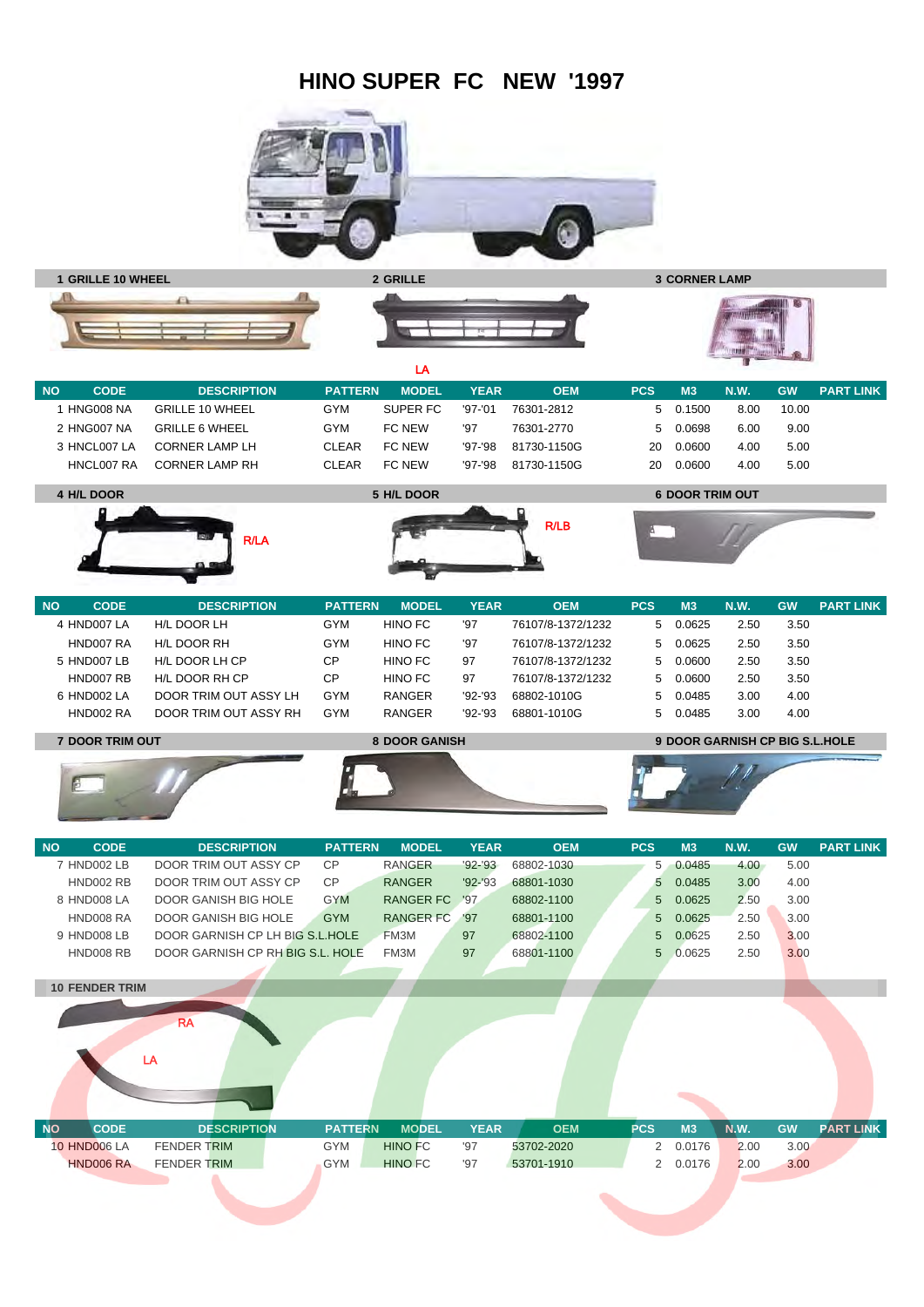### **HINO MEGA '2003-'2005 6 WHEEL / 10 WHEEL**



| 1-2 BUMPER UPPER / LOWER 10Wh. |                                                         |                | 3-4 BUMPER UPPER / LOWER 6Wh. |                            |                                      |              |                          | <b>5 FRONT PANEL 10 WHEEL</b> |           |                  |
|--------------------------------|---------------------------------------------------------|----------------|-------------------------------|----------------------------|--------------------------------------|--------------|--------------------------|-------------------------------|-----------|------------------|
|                                |                                                         |                |                               |                            |                                      |              |                          |                               |           |                  |
|                                |                                                         |                |                               |                            |                                      |              |                          |                               |           |                  |
|                                |                                                         |                |                               |                            |                                      |              |                          |                               |           |                  |
|                                |                                                         |                |                               |                            |                                      |              |                          |                               |           |                  |
| <b>NO</b><br><b>CODE</b>       | <b>DESCRIPTION</b>                                      | <b>PATTERN</b> | <b>MODEL</b>                  | <b>YEAR</b>                | <b>OEM</b>                           | <b>PCS</b>   | M3                       | <b>N.W.</b>                   | <b>GW</b> | <b>PART LINK</b> |
| 1 HNIB011 NA                   | FRONT BUMPER UPPER 10 WHEEL                             |                | 15.5T-17T                     | $'03-'06$                  | 52101-9002                           | 1            | 6.3000                   | 19.00                         | 20.00     |                  |
| 2 HNP011 NA                    | LOWER PANEL 10 WHEEL                                    |                | 15.5T-17T                     | $'03-'06$                  | 52117-1100                           | $\mathbf{1}$ | 4.3000                   | 14.00                         | 14.00     |                  |
| 3 HNIB013 NA                   | FRONT BUMPER UPPER 6 WHEEL                              |                | 10.5T                         | $'03-'06$                  | 52101-8922                           | $\mathbf{1}$ | 2.0000                   | 18.00                         | 18.00     |                  |
| 4 HNP013 NA                    | LOWER PANEL 6 WHEEL                                     |                | 10.5T                         | $'03 - '06$                | 52117-1090                           | $\mathbf{1}$ | 4.0000                   | 15.00                         | 15.00     |                  |
| 5 HNFP011 NA                   | FRONT PANEL 10 WHEEL                                    |                | 15.5T-17T                     | $'03-'06$                  | 55700-1701                           | 1            | 5.0000                   | 8.81                          | 9.81      |                  |
| <b>6 FRONT PANEL 6 WHEEL</b>   |                                                         |                | 7 GRILLE 10 WHEEL             |                            |                                      |              | 8 GRILLE 6 WHEEL         |                               |           |                  |
|                                |                                                         |                |                               |                            |                                      |              |                          |                               |           |                  |
|                                |                                                         |                |                               |                            |                                      |              |                          |                               |           |                  |
|                                |                                                         |                |                               |                            |                                      |              |                          |                               |           |                  |
|                                |                                                         |                |                               |                            |                                      |              |                          |                               |           |                  |
|                                |                                                         |                |                               |                            |                                      |              |                          |                               |           |                  |
| <b>NO</b><br><b>CODE</b>       | <b>DESCRIPTION</b>                                      | <b>PATTERN</b> | <b>MODEL</b>                  | <b>YEAR</b>                | <b>OEM</b>                           | <b>PCS</b>   | <b>M3</b>                | <b>N.W.</b>                   | <b>GW</b> | <b>PART LINK</b> |
| 6 HNFP013 NA                   | FRONT PANEL 6 WHEEL                                     |                | 10.5T                         | $'03-'06$                  | 55700-1691                           | 1            | 4.6000                   | 8.20                          | 8.50      |                  |
| 7 HNG011 NA                    | <b>GRILLE 10 WHEEL</b>                                  | <b>GYM</b>     | 15.5T-17T                     | $'03-'06$                  | 76311-3401                           | 5            | 3.0000                   | 4.00                          | 4.00      |                  |
| HNG011 NB                      | <b>GRILLE 10 WHEEL ALL</b>                              | <b>CP</b>      | 15.5T-17T                     | $'04 - '05$                | 76311-3401C                          | 1            |                          |                               |           |                  |
| 8 HNG013 NA                    | <b>GRILLE 6 WHEEL</b>                                   | GYM            | 10.5T                         | $'03-'06$                  | 76311-3381                           | 5            | 3.0000                   | 4.00                          | 4.00      |                  |
| HNG013 NB                      | <b>GRILLE 6 WHEEL ALL</b>                               | СP             | 10.5T                         | $'04 - '05$                | 76311-3381C                          | 1            |                          |                               |           |                  |
| <b>9 HEAD LAMP</b>             |                                                         |                | <b>10 CORNER LAMP YELLOW</b>  |                            |                                      |              | <b>11 CORNER LAMP</b>    |                               |           |                  |
|                                |                                                         |                |                               |                            |                                      |              |                          |                               |           |                  |
|                                |                                                         |                |                               |                            |                                      |              |                          |                               |           |                  |
|                                |                                                         |                |                               |                            |                                      |              |                          |                               |           |                  |
|                                |                                                         |                |                               |                            |                                      |              |                          |                               |           |                  |
|                                |                                                         |                |                               |                            |                                      |              |                          |                               |           |                  |
| <b>NO</b><br><b>CODE</b>       | <b>DESCRIPTION</b>                                      | <b>PATTERN</b> | <b>MODEL</b>                  | <b>YEAR</b>                | <b>OEM</b>                           | <b>PCS</b>   | M3                       | <b>N.W.</b>                   | <b>GW</b> | <b>PART LINK</b> |
| 9 HNHL011 RA                   | <b>HEAD LAMP RH</b>                                     |                | <b>MEGA</b>                   | $'03 - '05$                | 81110-3693                           | -1           |                          |                               |           |                  |
| HNHL011 LA                     | <b>HEAD LAMP LH</b>                                     |                | <b>MEGA</b>                   | $'03 - '05$                | 81150-3063                           |              |                          |                               |           |                  |
| 10 HNCL011 RA                  | <b>CORNER LAMP RH</b>                                   | <b>YELLOW</b>  | <b>MEGA</b>                   | $'03 - '05$                | 81520-2120G/<br>81510-2081Y          | 10           | 5.4500                   | 8.00                          | 10.00     |                  |
|                                |                                                         |                |                               |                            | 81520-1970G /                        |              |                          |                               |           |                  |
| HNCL011 LA                     | <b>CORNER LAMP LH</b>                                   | YELLOW         | <b>MEGA</b>                   | $'03 - '05$                | 81510-1931Y                          | 10           | 5.4500                   | 8.00                          | 10.00     |                  |
| 11 HNCL011 RB                  | <b>CORNER LAMP RH</b>                                   | <b>CLEAR</b>   | <b>MEGA</b>                   | $'03 - '05$                | 81510-2081W                          | 10           | 5.4500                   | 8.00                          | 10.00     |                  |
| HNCL011 LB                     | <b>CORNER LAMP LH</b>                                   | <b>CLEAR</b>   | <b>MEGA</b>                   | $'03-'05$                  | 81510-1931W                          | 10           | 5.4500                   | 8.00                          | 10.00     |                  |
| <b>12 REAR QUARTER PANEL</b>   |                                                         |                | 13-14 WIPER PANEL             |                            |                                      |              | <b>15 PILLAR GRANISH</b> |                               |           |                  |
|                                |                                                         |                | $\circ$<br>$\sum$             |                            | $\sum_{i=1}^n a_i$<br>$\overline{O}$ |              |                          |                               |           |                  |
|                                |                                                         |                |                               |                            |                                      |              |                          |                               |           |                  |
|                                |                                                         |                | $\frac{1}{2}$                 |                            | œ                                    |              |                          |                               |           |                  |
|                                |                                                         |                |                               |                            |                                      |              |                          |                               |           |                  |
|                                |                                                         |                |                               |                            |                                      |              |                          |                               |           |                  |
| <b>NO</b><br><b>CODE</b>       | <b>DESCRIPTION</b>                                      | <b>PATTERN</b> | <b>MODEL</b>                  | <b>YEAR</b>                | <b>OEM</b>                           | <b>PCS</b>   | M3                       | <b>N.W.</b>                   | <b>GW</b> | <b>PART LINK</b> |
| <b>12 HNRP011 LA</b>           | REAR QUARTER PANEL LH                                   |                | 15.5T-17T                     | $'03 - '06$                | 61414-1790                           |              | 12 10.0000               | 10.00                         | 10.00     |                  |
| HNRP011 RA                     | REAR QUARTER PANEL RH                                   |                | 15.5T-17T                     | $'03 - '06$                | 61413-1840                           |              | 12 10.0000               | 10.00                         | 10.00     |                  |
| 13 HNW011 NA<br>14 HNW013 NA   | WIPER PANEL 10 WHEEL (RHD)<br>WIPER PANEL 6 WHEEL (RHN) |                | 15.5T-17T<br>10.5T            | $'03 - '06$<br>$'03 - '06$ | 76143-1202<br>76413-1152             |              |                          |                               |           |                  |
| <b>15 HNRG011 RA</b>           | REAR PILLAR GARNISH RH                                  |                | <b>MEGA</b>                   | $'03-'05$                  | 53731-1350                           | 25           | 3.4000                   | 5.00                          | 5.00      |                  |
| HNRG011 LA                     | REAR PILLAR GARNISH LH                                  |                | <b>MEGA</b>                   | $'03 - '05$                | 53732-1371                           | 25           | 3.4000                   | 5.00                          | 5.00      |                  |
|                                |                                                         |                |                               |                            |                                      |              |                          |                               |           |                  |